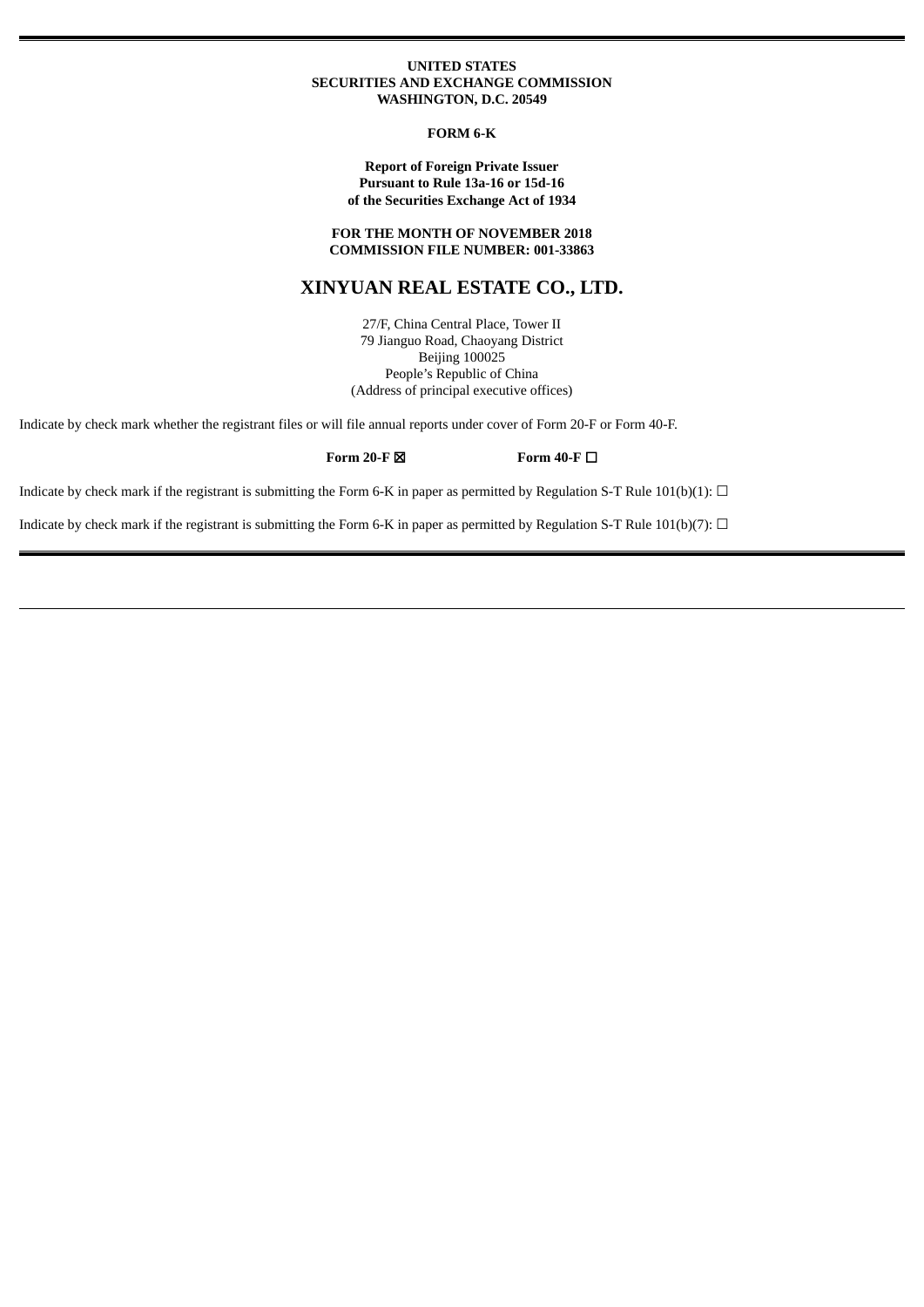This Form 6-K is hereby incorporated by reference into the registration statements of Xinyuan Real Estate Co., Ltd. ("Xinyuan" or the "Company") on Form S-8 (Registration Numbers 333-152637, 333-198525 and 333-205371) and on Form F-3 (Registration Number 333-192046) and any outstanding prospectus, offering circular or similar document issued or authorized by the Company that incorporates by reference any of the Company's reports on Form 6-K that are incorporated into its registration statements filed with the Securities and Exchange Commission, and this Form 6-K shall be deemed a part of each such document from the date on which this Form 6-K is filed, to the extent not superseded by documents or reports subsequently filed or furnished by the Company under the Securities Act of 1933, as amended, or the Securities Exchange Act of 1934, as amended.

## **TABLE OF CONTENTS**

Signature

Exhibits<br>Exhibit 99.1

Notice of Annual General Meeting of Shareholders and Proxy Statement, dated November 28, 2018 Exhibit 99.2 Proxy card for ADR shareholders<br>Exhibit 99.3 Proxy card for common sharehold Proxy card for common shareholders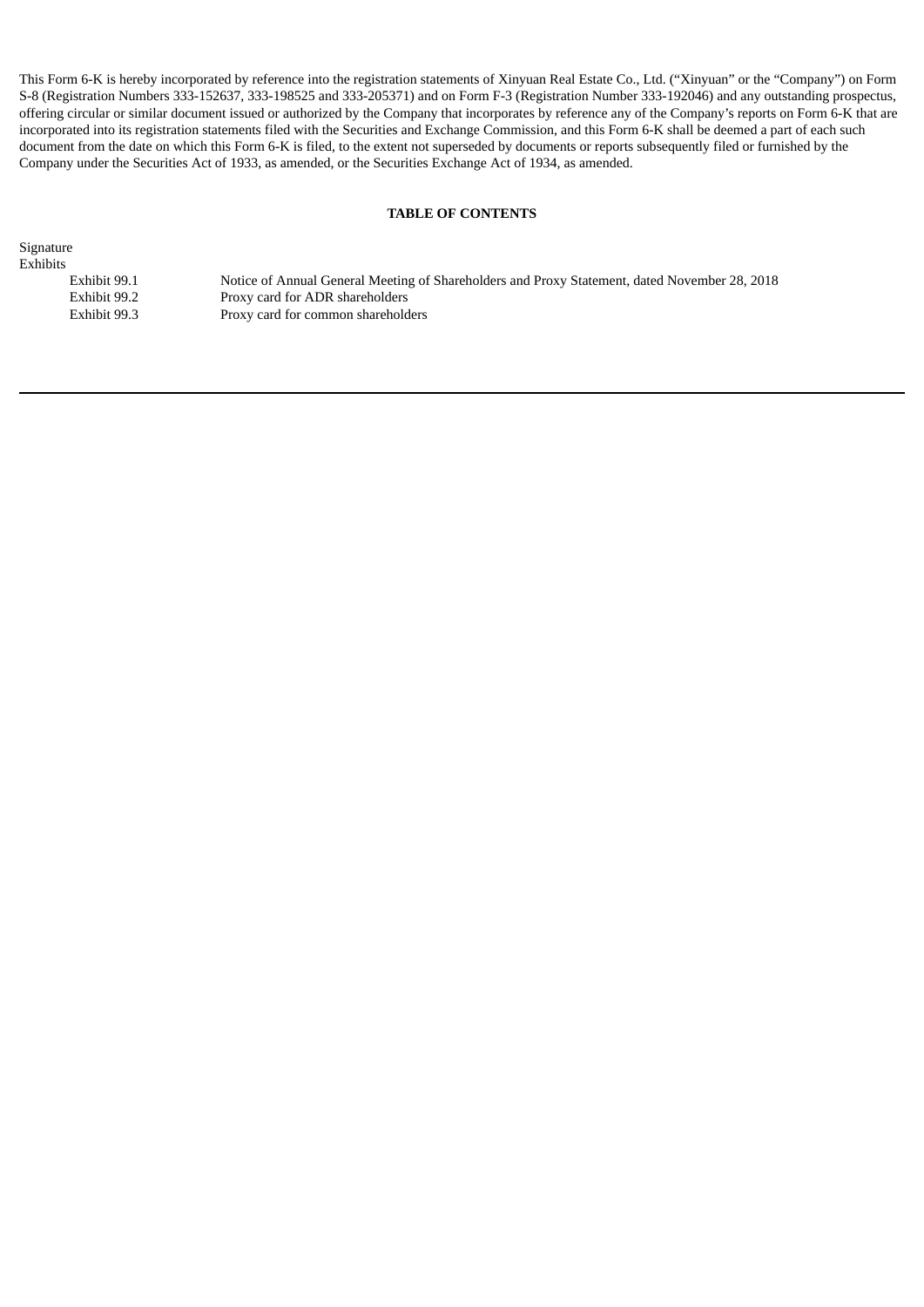### **SIGNATURE**

Pursuant to the requirements of the Securities Exchange Act of 1934, the registrant has duly caused this report to be signed on its behalf by the undersigned, thereunto duly authorized.

XINYUAN REAL ESTATE CO., LTD.

By: /s/ Xuefeng Li Name: Xuefeng Li Title: Interim Chief Financial Officer

Date: November 28, 2018

*[Signature page to Form 6-K]*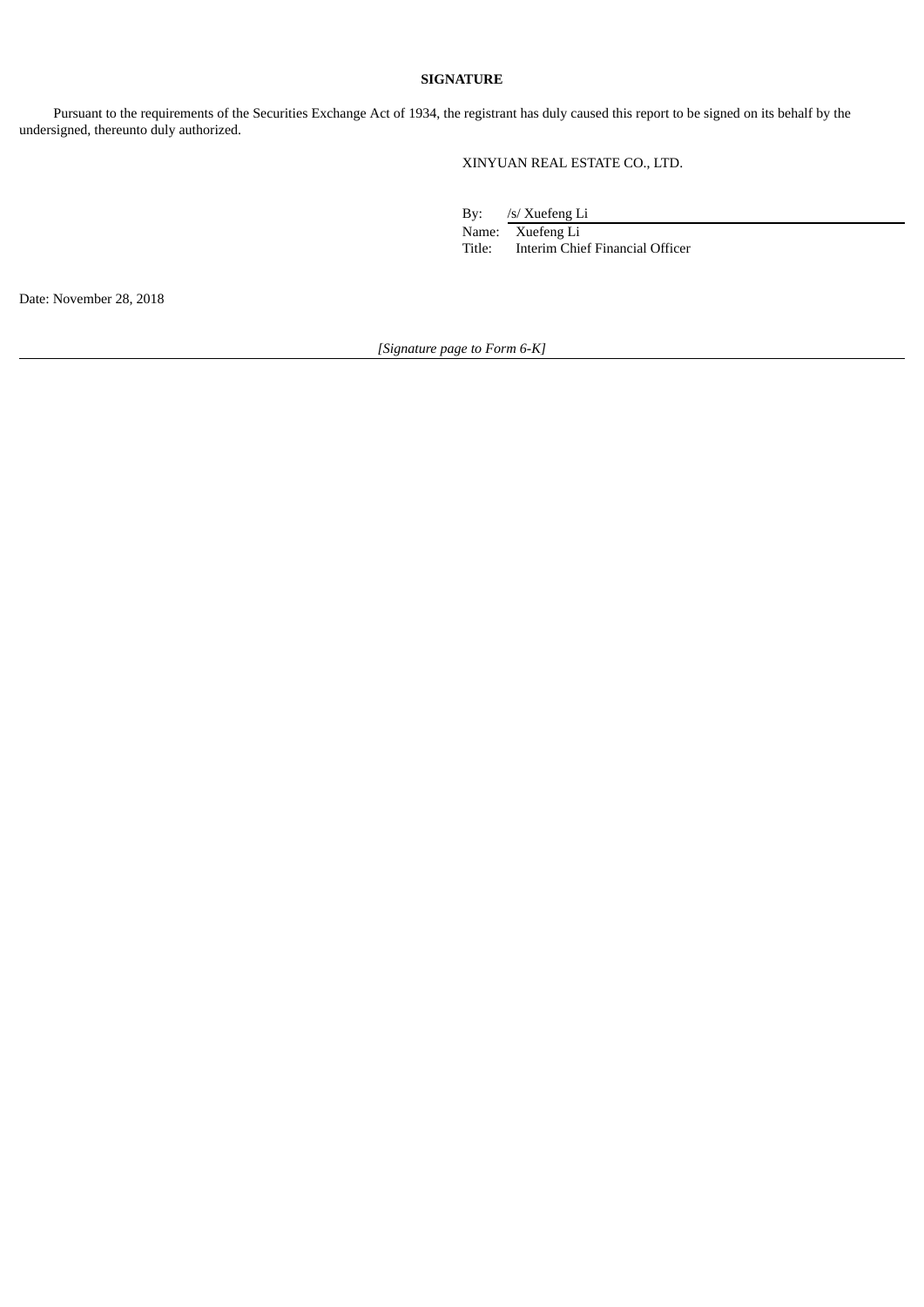

#### **XINYUAN REAL ESTATE CO., LTD. NOTICE OF ANNUAL GENERAL MEETING OF SHAREHOLDERS TO BE HELD ON DECEMBER 19, 2018**

On December 19, 2018, Xinyuan Real Estate Co., Ltd., an exempted company incorporated under the laws of the Cayman Islands (the "Company"), will hold its annual general meeting of shareholders at Xinyuan (China) Real Estate, Ltd., 27/F, China Central Place, Tower II, 79 Jianguo Road, Chaoyang District, Beijing 100025, People's Republic of China at 2:00 p.m. local time for the following purposes:

- 1. Ratify by the passing of an ordinary resolution the appointment of the Independent Auditor Ernst & Young Hua Ming for the fiscal year 2018.
- 2. Transact any such business that may properly come before the meeting.

You can find more information about each of these items in the attached proxy statement. Only holders of common shares registered in the register of members at the close of business on November 23, 2018 (the "**Record Date**") can vote at this meeting or at any adjournment thereof that may take place. Each common shareholder has one vote for each common share held as of the close of business on the Record Date. Holders of record of the Company's American Depositary Shares ("**ADSs**") at the close of business on the Record Date who wish to vote the common shares represented by the ADSs must act through JPMorgan Chase Bank, N.A. as depositary of the Company's ADSs program. Each ADS represents two (2) common shares.

We cordially invite all shareholders to attend the annual general meeting in person. However, a shareholder entitled to attend and vote is entitled to appoint a proxy to attend and, on a poll, vote instead of such shareholder. A proxy need not be a shareholder of the Company. Whether or not you expect to attend the annual general meeting in person, please mark, date, sign and return the enclosed proxy card as promptly as possible to ensure your representation and the presence of a quorum at the annual general meeting. If you send in your proxy card and then decide to attend the annual general meeting to vote your shares in person, you may still do so. Your proxy is revocable in accordance with the procedures set forth in the proxy statement. This proxy is to be delivered to the attention of Mr. Xuefeng Li, the interim Chief Financial Officer, Xinyuan Real Estate Co., Ltd., 27/F, China Central Place, Tower II, 79 Jianguo Road, Chaoyang District, Beijing 100025, People's Republic of China, and arrive no later than 48 hours prior to the meeting. The notice of the annual general meeting of shareholders, the proxy statement and a copy of the Company's 2017 annual report on Form 20-F are also available through our website at http://ir.xyre.com/news-events/agm-summary.

By Order of the Board of Directors,

November 28, 2018 Yong Zhang

By: /s/ Yong Zhang

Chairman of the Board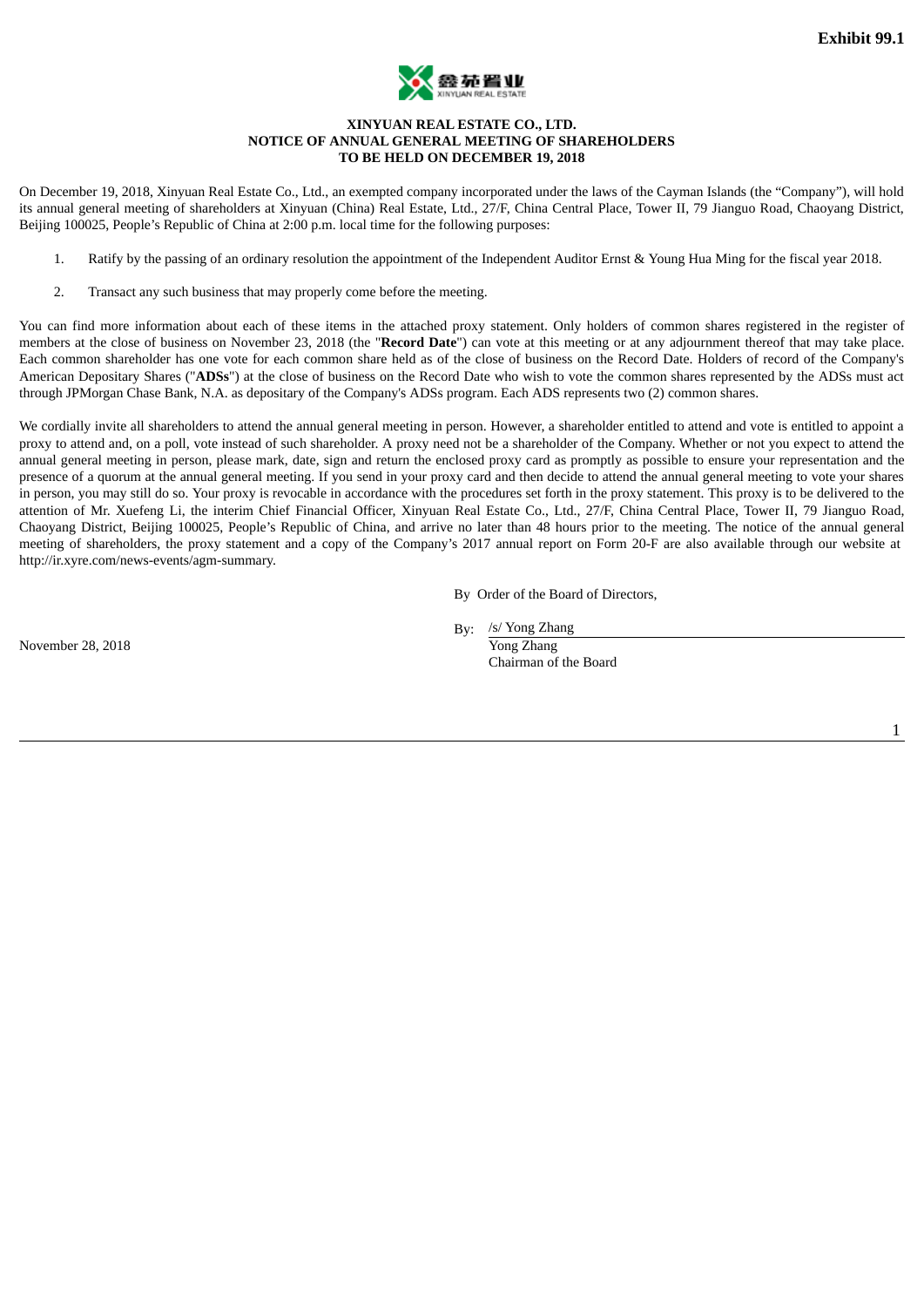

### **27/F, China Central Place, Tower II, 79 Jianguo Road Chaoyang District, Beijing 100025, People's Republic of China www.xyre.com**

#### **XINYUAN REAL ESTATE CO., LTD. PROXY STATEMENT**

#### **General**

We are soliciting the enclosed proxy on behalf of our board of directors for use at the annual general meeting of shareholders to be held on December 19, 2018 at 2:00 pm local time, or at any adjournment or postponement thereof. The annual general meeting will be held at Xinyuan (China) Real Estate, Ltd., 27/F, China Central Place, Tower II, 79 Jianguo Road, Chaoyang District, Beijing 100025.

This proxy statement is available to shareholders beginning on November 28, 2018, and the form of proxy is first being mailed to shareholders on or about November 28, 2018.

#### **Revocability of Proxies**

Any proxy given pursuant to this solicitation may be revoked by the person giving it at any time before its use by delivering a written notice of revocation or a duly executed proxy bearing a later date or, if you hold common shares, by attending the annual general meeting and voting in person. Attendance at the annual general meeting in and of itself does not revoke a prior proxy. A written notice of revocation must be delivered to (i) the attention of Ms. Xuefeng Li, the intern Chief Financial Officer, at our registered office at P.O. Box 309, Ugland House, Grand Cayman, KY1-1104, Cayman Islands, with a copy delivered to our offices in Beijing at the address listed above, if you hold our common shares, or (ii) JPMorgan Chase Bank, N.A., Depositary, at P.O. Box 64506, St. Paul, MN, USA 55164-0506, if you hold American Depositary Shares, known as ADSs, with each ADS representing two (2) of our common shares.

#### **Record Date, Share Ownership and Quorum**

Shareholders of record at the close of business on November 23, 2018 are entitled to vote at the annual general meeting. Our common shares underlying ADSs are included for purposes of this determination. As of November 23, 2018, 165,927,616 of our common shares, par value US\$ 0.0001 per share, were outstanding, of which approximately 73,285,372 were common shares represented by 36,642,686 ADSs. The presence in person or by proxy of at least two (2) shareholders holding not less than one-half of our outstanding common shares entitled to vote at the meeting will constitute a quorum for the transaction of business at the annual general meeting.

#### **Voting and Solicitation**

Each common share outstanding on the record date is entitled to one vote. Voting by holders of common shares at the annual general meeting will be by a show of hands unless the chairman of the meeting or any shareholder present in person or by proxy demands that a poll be taken. Holders of ADSs cannot vote at such meeting.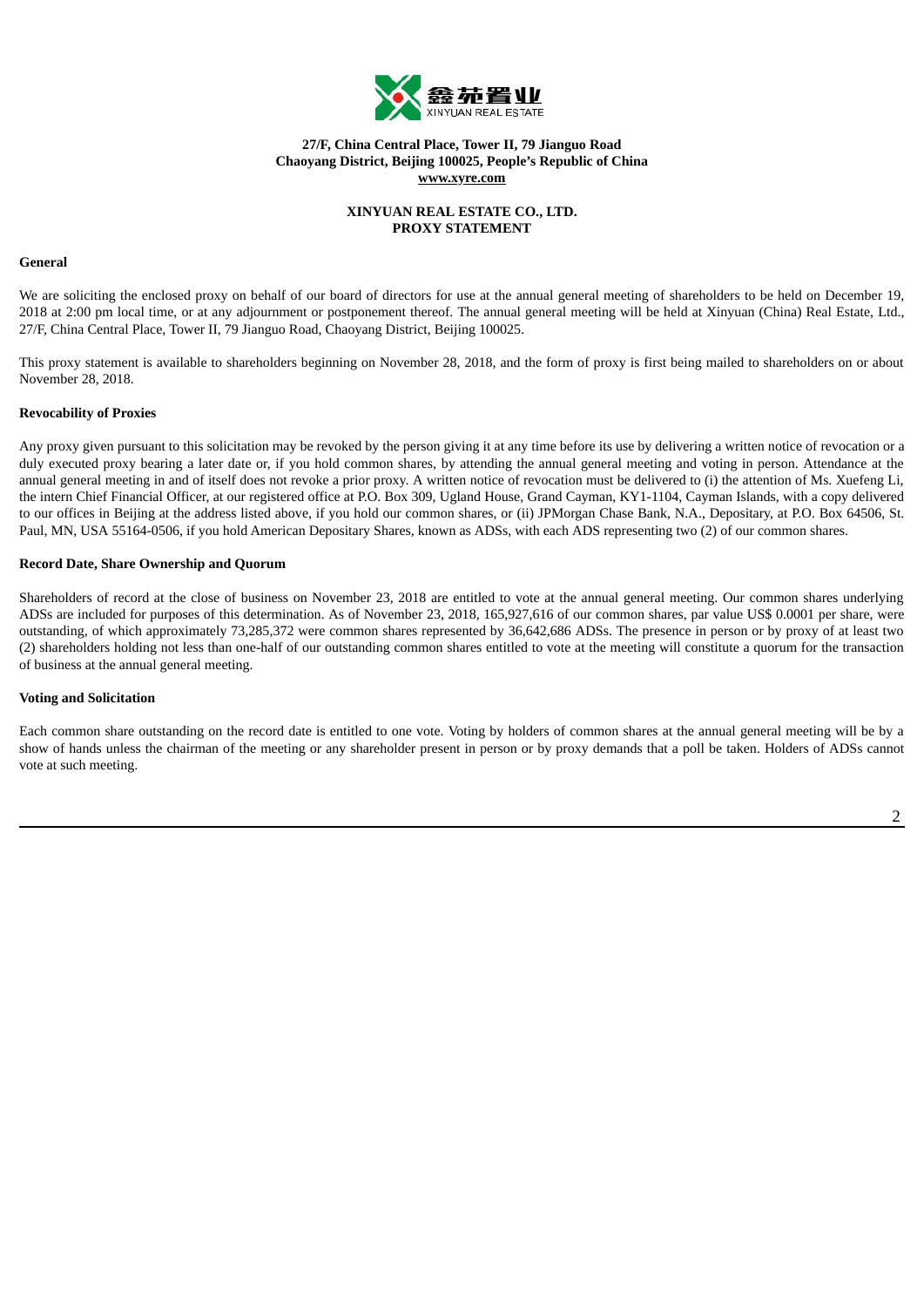The costs of soliciting proxies will be borne by our company. Proxies may be solicited by certain of our directors, officers and regular employees, without additional compensation, in person or by telephone or electronic mail. The solicitation materials are available on our company's website at http://agm.xyre.com. Hard copies of the solicitation materials are available upon request to shareholders free of charge.

#### **Voting by Holders of Common Shares**

When proxies are properly dated, executed and returned by holders of common shares, the shares they represent will be voted at the annual general meeting in accordance with the instructions of the shareholder. If no specific instructions are given by such holders, the proxy will vote the shares in his or her discretion, unless a reference to the holder of the proxy having such discretion has been deleted and initialed in the form of proxy. Where the chairman, a director or officer of the company acts as proxy and is entitled to exercise his or her discretion, he or she is likely to vote the common shares "FOR" Proposal 1. Abstentions by holders of common shares are counted as present for the purpose of determining whether a quorum is present and are not counted as votes for or against a proposal.

#### **Voting by Holders of American Depositary Shares**

JPMorgan Chase Bank, N.A., as depositary (the "Depositary") of the ADSs, has advised us that it intends to mail the Notice of 2018 Annual General Meeting of Shareholders and an ADS Voting Instruction Card to all record date owners of ADSs. Upon timely receipt by the Depositary of a signed and completed ADS Voting Instruction Card properly executed by a record date holder of ADSs, the Depositary will vote or cause to be voted the amount of common shares represented by the ADSs held by such holder in accordance with the instructions set forth therein. If you mark the box in the enclosed ADS Voting Instruction Card instructing that you wish to give a discretionary proxy to a person designated by the company, the underlying common shares represented by your ADSs will be voted by a person designated by the company in his or her discretion. In accordance with the provisions governing the ADSs, the Depositary will not vote the common shares represented by the ADSs other than in accordance with such instructions. If (i) your enclosed ADS Voting Instruction Card is signed and dated but is missing specific voting instructions or (ii) your enclosed ADS Voting Instruction Card is improperly completed, the Depositary will not vote the underlying common shares represented by your ADSs.

As the holder of record for all the common shares represented by the ADSs, only the Depositary may vote those shares at the annual general meeting. Holders of ADSs may attend, but may not vote at, such meeting. In order to attend the meeting, an owner of ADSs must provide written evidence to the company that it held ADSs in their account on the record date. Properly executed and delivered instructions to withhold votes and abstentions are counted as present for the purpose of determining whether a quorum is present and are not counted as votes for or against a proposal. You should return your properly completed ADS Voting Instruction Card to the Depositary prior to 12:00 pm (Eastern Standard Time) on December 14, 2018 which is the last date by which voting instructions may be received by the Depositary.

Neither the Depositary nor its agents are responsible if they fail to carry out your voting instructions or for the manner in which they carry out your voting instructions. This means that if the common shares underlying your ADSs are not able to be voted at the annual general meeting, there may be nothing you can do.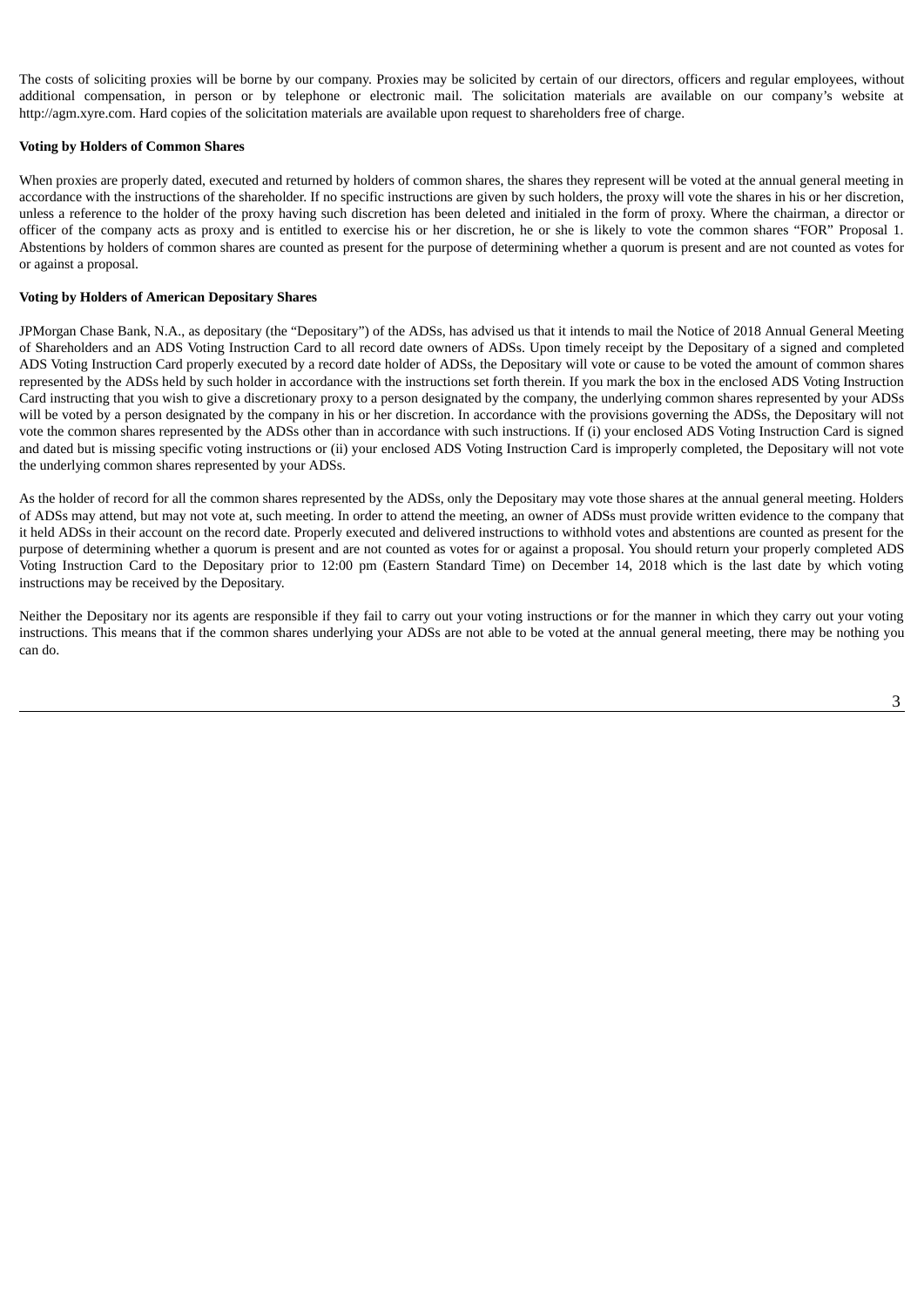#### **PROPOSAL 1 RATIFICATION OF APPOINTMENT OF INDEPENDENT REGISTERED PUBLIC ACCOUNTING FIRM**

Our audit committee recommends, and our board of directors concurs, that the appointment of Ernst & Young Hua Ming by our audit committee as our independent registered public accounting firm for the fiscal year ending December 31, 2018 be ratified by ordinary resolution of the shareholders. Ernst & Young Hua Ming has served as our independent registered public accounting firm since 2006.

In the event our shareholders fail to ratify the appointment, our audit committee will reconsider its selection. Even if the selection is ratified, our audit committee in its discretion may direct the appointment of a different independent auditing firm at any time during the year if the audit committee believes that such a change would be in the best interests of our company and shareholders.

An affirmative vote of the holders of a simple majority of the shares present in person or represented by proxy and voting at the annual general meeting will be required to approve this proposal.

#### **THE BOARD OF DIRECTORS AND THE AUDIT COMMITTEE RECOMMEND A VOTE** *FOR* **PROPOSAL 1, THE RATIFICATION OF APPOINTMENT OF ERNST & YOUNG HUA MING AS OUR INDEPENDENT REGISTERED PUBLIC ACCOUNTING FIRM.**

#### **SHAREHOLDER COMMUNICATIONS WITH THE BOARD OF DIRECTORS**

The following procedures have been established by our board of directors in order to facilitate communications between our shareholders and our board of directors:

- 1. Shareholders may send correspondence, which should indicate that the sender is a shareholder, to our board of directors or to any individual director by mail to Xinyuan Real Estate Co., Ltd., 27/F, China Central Place, Tower II, 79 Jianguo Road, Chaoyang District, Beijing 100025, People's Republic of China, Attention: Mr. Xuefeng Li.
- 2. Our Chief Financial Officer will be responsible for the initial review and logging of this correspondence and will forward the communication to the director or directors to whom it is addressed unless it is a type of correspondence which our board of directors has identified as correspondence which may be retained in our files and not sent to directors.
- 3. Our board of directors has authorized the Chief Financial Officer to retain and not send to directors communications that: (a) are advertising or promotional in nature (offering goods or services), (b) solely relate to complaints by clients with respect to common course of business customer service and satisfaction issues or (c) clearly are unrelated to our business, industry, management or board or committee matters. These types of communications will be logged and filed but not circulated to directors. Except as set forth in the preceding sentence, the Chief Financial Officer will not screen communications sent to directors.
- 4. The log of shareholder correspondence will be available to members of our board of directors for inspection. At least once each year, the Chief Financial Officer will provide to our board of directors a summary of the communications received from shareholders, including the communications not sent to directors in accordance with screening procedures approved by our board of directors.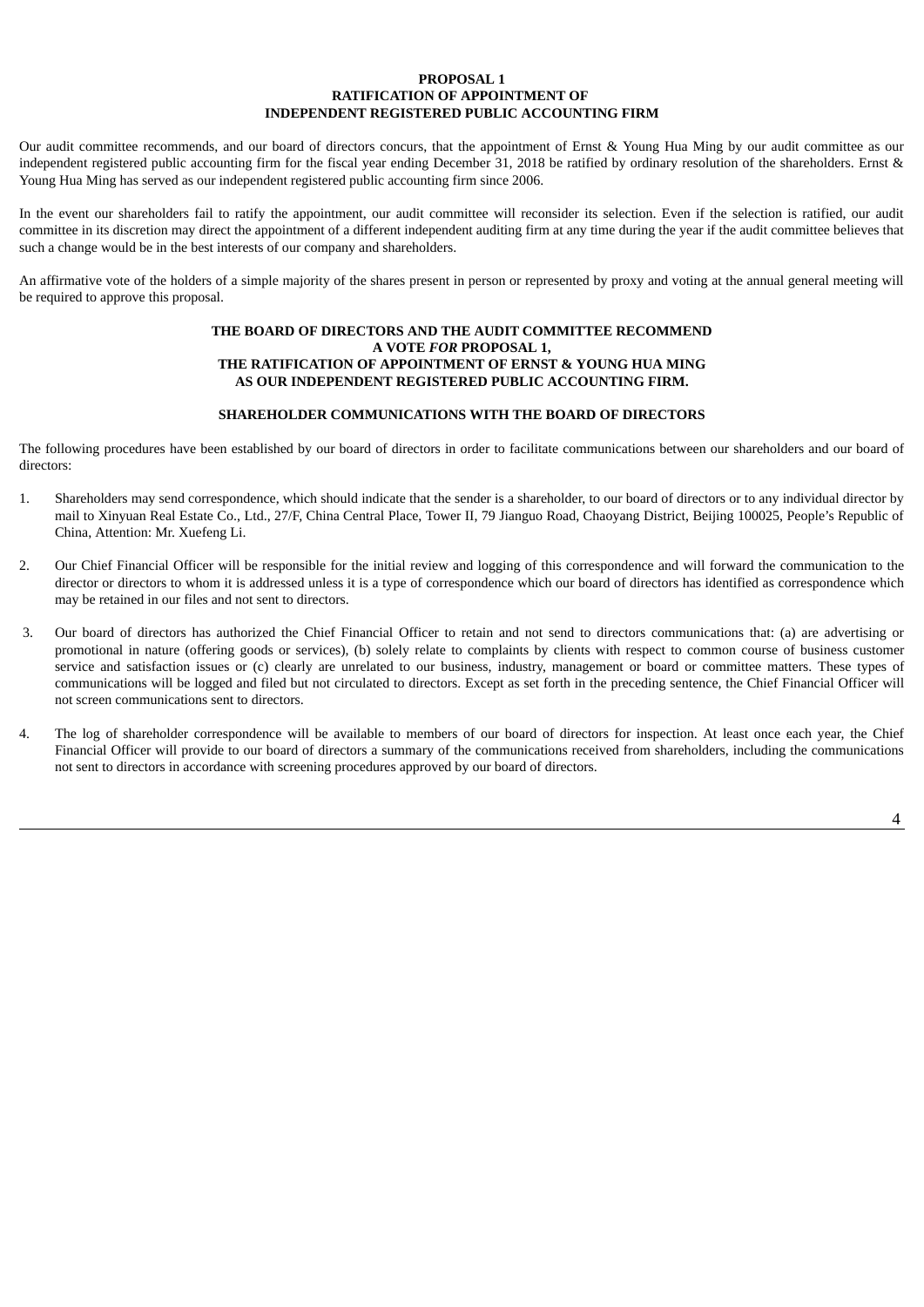#### **ACCESS TO CORPORATE GOVERNANCE POLICIES**

We adopted a Code of Business Conduct and Ethics which is available on our company's website at http://ir.xyre.com/static-files/6cb1d6f2-3ccd-46e9-bdc6c640fa61dcb4. To the extent required by law, any amendments to, or waivers from, any provision of the Code of Business Conduct and Ethics will be promptly disclosed to the public.

Copies of our Code of Business Conduct and Ethics will be provided to any shareholder upon written request to the Chief Administrative Officer of Xinyuan Real Estate Co., Ltd., 27/F, China Central Place, Tower II, 79 Jianguo Road, Chaoyang District, Beijing 100025, People's Republic of China.

#### **ANNUAL REPORT TO SHAREHOLDERS**

As permitted by the New York Stock Exchange's Listed Company Manual, we make our annual report to shareholders available on our website. Our annual report on Form 20-F for the year ended December 31, 2017 has been filed with the Securities and Exchange Commission. You may obtain a copy of our 2017 annual report on Form 20-F by visiting our website at http://ir.xyre.com/sec-filings/sec-filing/20-f/0001144204-18-023406. If you want to receive a paper or email copy of our 2017 annual report on Form 20-F, as amended, you must request one. There is no charge to you for requesting a copy. Please make any such requests to Mr. Charles Wong of Investor Relations of Xinyuan Real Estate Co., Ltd., at irteam@xyre.com or +8610-8588-9376.

#### **OTHER MATTERS**

We know of no other matters to be submitted to the annual general meeting. If any other matters properly come before the annual general meeting, it is the intention of the persons named in the enclosed form of proxy to vote the shares they represent as the board of directors may recommend.

By Order of the Board of Directors,

Dated: November 28, 2018

| /s/ Yong Zhang        |  |
|-----------------------|--|
| Yong Zhang            |  |
| Chairman of the Board |  |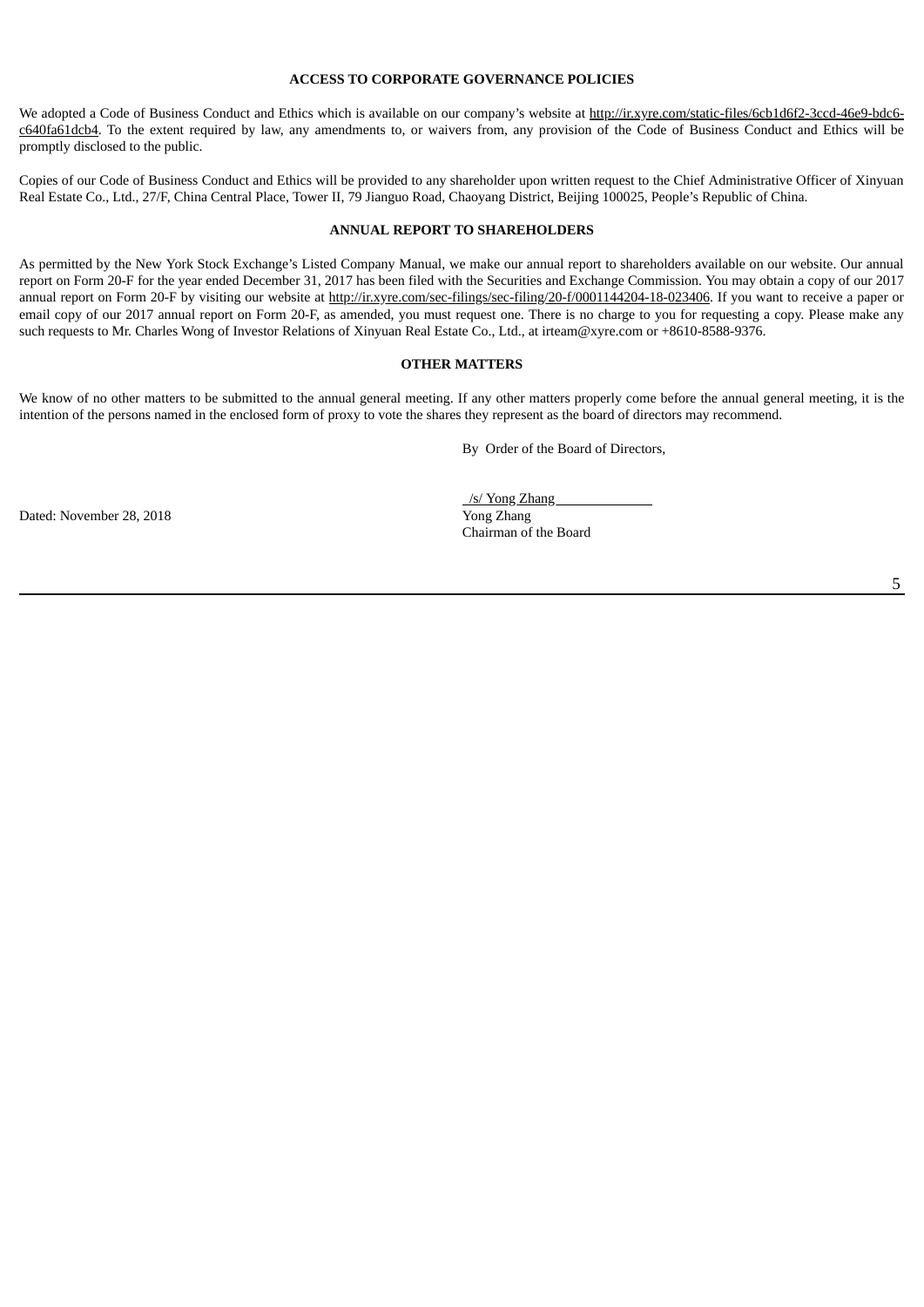#### THIS PROXY IS SOLICITED ON BEHALF OF THE BOARD OF DIRECTORS OF XINYUAN REAL ESTATE CO., LTD. FOR THE 2018 ANNUAL GENERAL MEETING OF SHAREHOLDERS TO BE HELD ON DECEMBER 19, 2018

The undersigned shareholder of Xinyuan Real Estate Co., Ltd., an exempted company incorporated under the laws of the Cayman Islands (the "Company"), hereby acknowledges receipt of the notice of annual general meeting of shareholders and proxy statement, each dated November 23 2018, and hereby appoints Mr. Yong Zhang, Chairman of the Board, with full power of substitution, on behalf and in the name of the undersigned, to represent the undersigned at the annual general meeting of shareholders of the Company to be held on December 19, 2018 at 2:00 pm, local time, at Xinyuan (China) Real Estate Ltd., 27/F, China Central Place, Tower II, 79 Jianguo Road, Chaoyang District, Beijing 100025 and at any adjournment or postponement thereof, and to vote all common shares which the undersigned would be entitled to vote if then and there personally present on the matters set forth below (i) as specified by the undersigned below or, if no such specification is made, as the proxy thinks fit, and (ii) in the discretion of the proxy upon such other business as may properly come before the meeting, all as set forth in the notice of annual general meeting and in the proxy statement furnished herewith.

This proxy when properly executed will be voted in the manner directed herein by the undersigned shareholder. If NO direction is made, the proxy will vote the shares in his or her discretion, unless this sentence referring to a holder of the proxy having such discretion has been crossed-out and the deletion initialed on this form of proxy. Where the chairman, a director or officer of the Company acts as proxy and is entitled to exercise his or her discretion, he or she is likely to vote "FOR" the following proposal:

Proposal 1: Ratify by the passing of an ordinary resolution the appointment of the Independent Auditor Ernst & Young Hua Ming for the fiscal year ending December 31, 2018.

| For<br>□          | Against<br>□       | Abstain<br>□ |
|-------------------|--------------------|--------------|
|                   |                    |              |
| Dated: 2018       |                    |              |
| Shareholder Name: | Co-Owner Name:     |              |
|                   |                    |              |
|                   |                    |              |
|                   |                    |              |
| Signature         | Co-Owner Signature |              |

This Proxy Card must be signed by the person registered in the register of members at the close of business on November 23, 2018 or by his or her attorney duly authorized in writing. In the case of a corporation, this Proxy Card must be executed by an officer or attorney duly authorized for that purpose.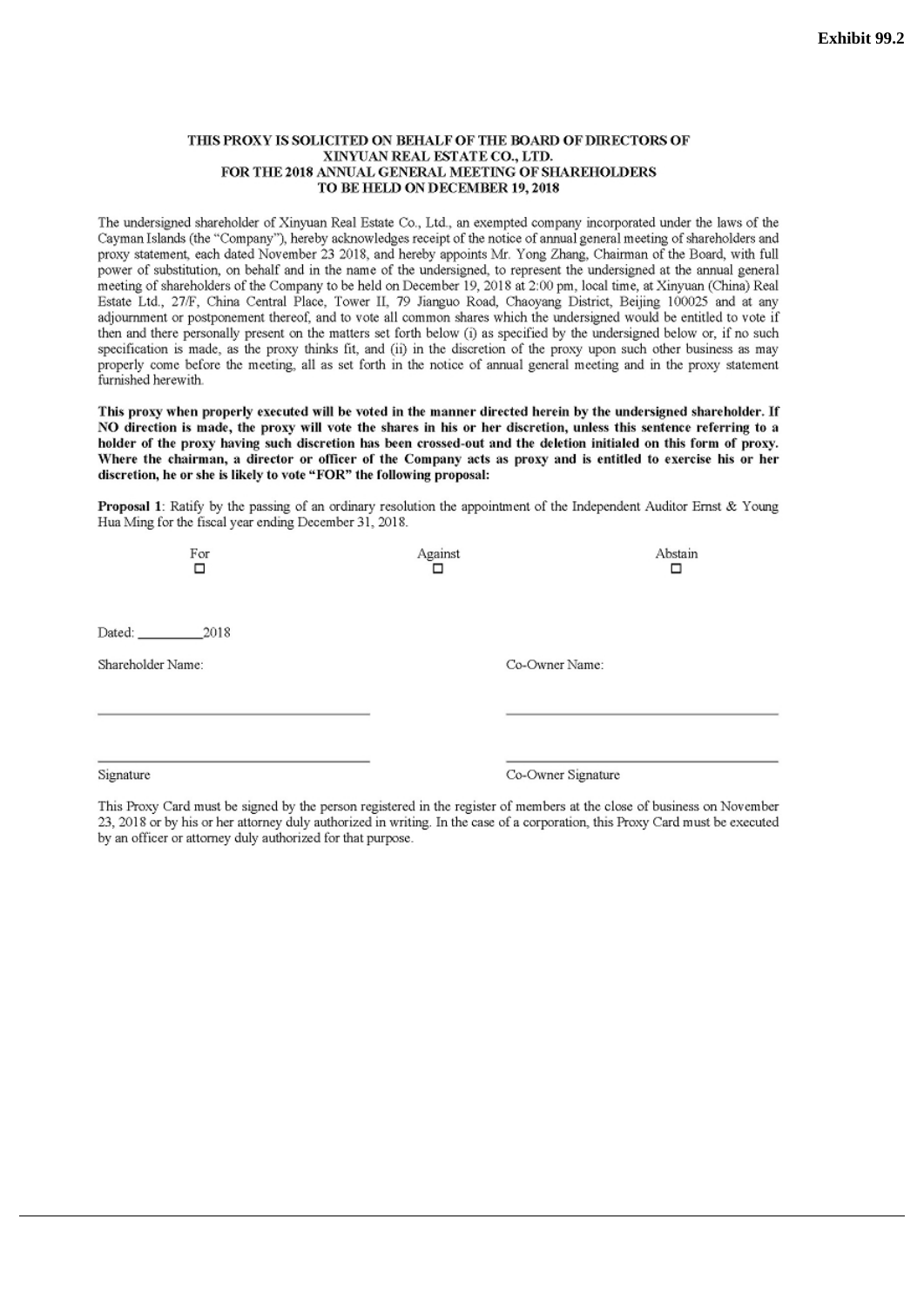Xinyuan Real Estate Co., Ltd. - Proof 2 11/19/18

# XINYUAN REAL ESTATE CO., LTD.

# TO THE REGISTERED HOLDERS OF AMERICAN DEPOSITARY RECEIPTS ("ADRs")<br>REPRESENTING COMMON SHARES OF XINYUAN REAL ESTATE CO., LTD.

| Please refer to the reverse side of this card for the resolution to be voted at the Meeting.                                                                                                                                                                                                                                                                                                                                                             |  |
|----------------------------------------------------------------------------------------------------------------------------------------------------------------------------------------------------------------------------------------------------------------------------------------------------------------------------------------------------------------------------------------------------------------------------------------------------------|--|
| FOLD AND DETACH HERE                                                                                                                                                                                                                                                                                                                                                                                                                                     |  |
|                                                                                                                                                                                                                                                                                                                                                                                                                                                          |  |
|                                                                                                                                                                                                                                                                                                                                                                                                                                                          |  |
|                                                                                                                                                                                                                                                                                                                                                                                                                                                          |  |
|                                                                                                                                                                                                                                                                                                                                                                                                                                                          |  |
| FOR AGAINST ABSTAIN                                                                                                                                                                                                                                                                                                                                                                                                                                      |  |
| Resolution 1                                                                                                                                                                                                                                                                                                                                                                                                                                             |  |
|                                                                                                                                                                                                                                                                                                                                                                                                                                                          |  |
|                                                                                                                                                                                                                                                                                                                                                                                                                                                          |  |
|                                                                                                                                                                                                                                                                                                                                                                                                                                                          |  |
|                                                                                                                                                                                                                                                                                                                                                                                                                                                          |  |
| Mark box at right if you wish to give a discretionary<br>proxy to a person designated by the Company.<br>PLEASE NOTE: Marking this box voids any other<br>Address Change<br>Mark box, sign and indicate changes/comments below:<br>instructions indicated hereon.                                                                                                                                                                                        |  |
| Sign Below<br>Date:                                                                                                                                                                                                                                                                                                                                                                                                                                      |  |
|                                                                                                                                                                                                                                                                                                                                                                                                                                                          |  |
|                                                                                                                                                                                                                                                                                                                                                                                                                                                          |  |
| Please sign this Voting Instruction Card exactly as your name(s) appear(s)<br>on the face of this card and on the books of the Depositary. Joint owners<br>should each sign personally. Trustees and other fiduciaries should indicate<br>the capacity in which they sign, and where more than one name appears, a<br>majority must sign. If a corporation, this signature should be that of an<br>authorized officer who should state his or her title. |  |
|                                                                                                                                                                                                                                                                                                                                                                                                                                                          |  |
|                                                                                                                                                                                                                                                                                                                                                                                                                                                          |  |